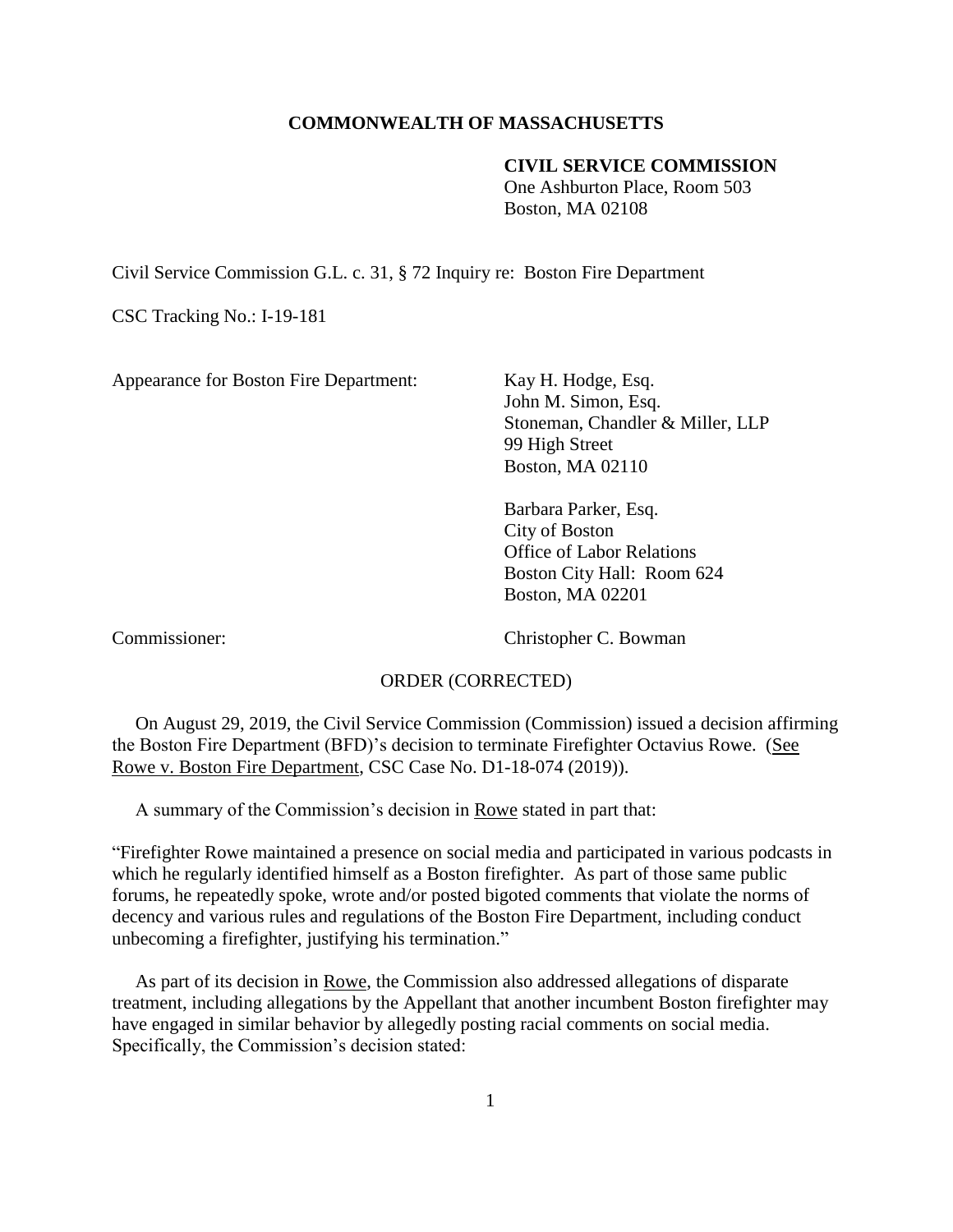"That leaves the allegations against, and the BFD's response to, Firefighter MG. As referenced in the findings, Rowe's counsel presented the BFD with two (2) pages that appear to be postings from a Facebook account. Each page has the name of MG as the person who posted the comments.

The posting on the first page stated:

"not sure who to post this to but here it is…today supposedly boston e-37/I26 claimed to have rescued a person from a fire or annunciation red . well guess what? they didn't LADDER COMPANY 4 MADE THE SAVE….ACTUALLY F.F. JAMES CASHINS E-14 DETAILED TO L-4 MADE THE SAVE . this job has denigrated to a bunch of self serving douche bags who would falsify a report so that their useless company can recieve (sic) accolades they didn't earn…these phony fucks are polishing their badges for an award THEY DIDN'T EARN. pass the word LADDER 4 AND F.F. CASHINS FROM E-14 DESERVE THE AWARD NOT THE PHONIES<sup>"</sup>

The posting on the second page stated:

"all lives matter means shut up nigger????? Hahahahahaha funny i don't see a mark on this man, his t-shirt isn't ripped or slightly askew what channel can I follow this on?? cnn... nope msnbc…nope, bet…nope, fox news nope, local channels nope"

In response, the BFD asked Ed Dominguez [private investigator] to review MG's social media activity. Dominguez was unable to find these posts on MG's Facebook account. Rather, he only found limited postings, photographs, and other information. There were some indications in Mr. [G]'s profile of his employment with the Boston Fire Department, including photographs of him in his Boston Fire Department uniform [].

Disturbingly, Dominguez found that MG's profile photograph depicted what appeared to be a photograph taken from inside of a vehicle of an older black male standing outside holding his hand up. According to Dominguez:

'The hand appears to contain an unknown item. It is unclear what the photograph is depicting and the connection to Mr. [G]. Mr. [G] has used the photograph of this older black male as part of his Facebook profile cover photograph dating back to 2012. Ed Dominguez believes he recognizes this older black male as a homeless person that has panhandled on Morton Street since the early 1990s.'

 The BFD brought Firefighter MG in for a 'disciplinary interview at which time Firefighter MG admitted that he wrote and posted the 'phony fucks … douchebags' posting, but denied that he wrote and/or posted the posting containing the words 'shut up nigger'. According to the BFD, they were unable to determine whether MG wrote the second posting or not and only gave Firefighter MG a written warning for the first post.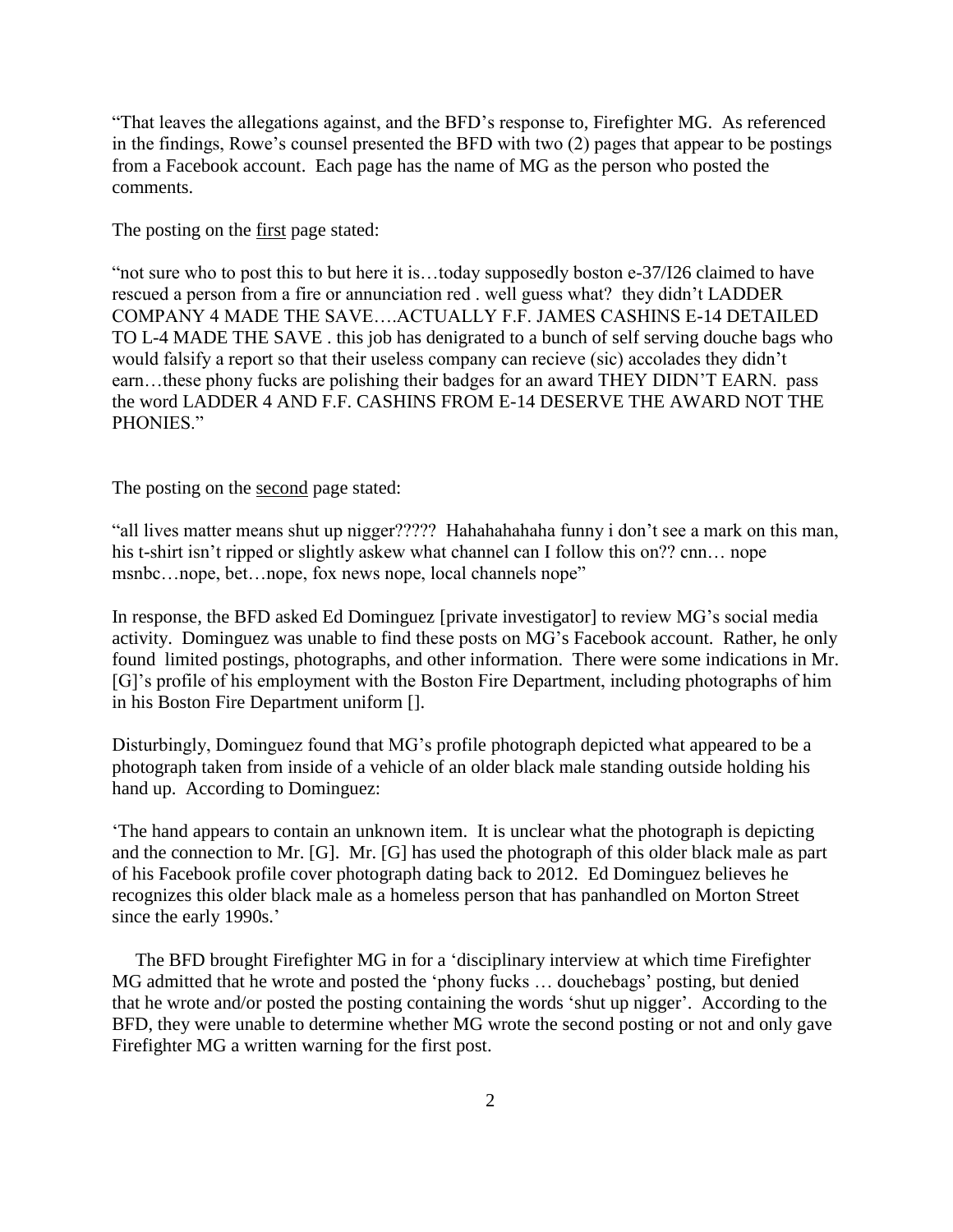Based on a review of the record currently before the Commission, I am not satisfied that the BFD pursued the same due diligence regarding the allegations against Firefighter MG that it did against Rowe for the following reasons. First, standing alone, the fact that Firefighter MG had, for years, purportedly used the picture of a black homeless man as his Facebook profile photo, should have been a bright red flag to the BFD. I only learned of that information after ordering the BFD to produce all records related to Dominguez's investigations of firefighters other than Rowe. There is nothing in the record to show that Firefighter MG was questioned about this inexplicable observation by Dominguez.

 Second, the BFD witnesses stated at the hearing before me that they were unable to research this issue further, in part, because Rowe's counsel refused to produce any further information regarding the source of the postings. At my request, Rowe's counsel produced what was entered, post-hearing, as Appellant Exhibit 35. That document provides the names of two (2) Boston firefighters who, at a minimum, could provide the BFD with additional information as part of a meaningful investigation into whether Firefighter MG posted the second posting. There is no indication that the BFD followed up on that important information.

 Third, the BFD's quick acceptance of Firefighter MG's denial regarding the second post is problematic, particularly given that the second post appears to be similar to the first post (which MG admitted to posting) in regard to tone and writing style.

 In summary, when the BFD is presented with evidence that a Boston firefighter has allegedly used the n-word in a public posting, they should take every step possible to investigate the allegation and, if proven, take appropriate disciplinary action, up to and including termination. That has not happened here.

G.L. c. 31, § 72 states that:

 'The commission or administrator [HRD], upon the request of an appointing authority, shall inquire into the efficiency and conduct of any employee in a civil service position who was appointed by such appointing authority. The commission or the administrator may also conduct such an inquiry at any time without such request by an appointing authority. After conducting an inquiry pursuant to this paragraph, the commission or administrator may recommend to the appointing authority that such employee be removed or may make other appropriate recommendations.' (emphasis added)

 Based on the facts presented here, a Section 72 inquiry by the Commission is warranted. By separate order this day, the Commission is opening such an inquiry to ascertain what further action should be recommended by the Commission or taken by the BFD to further investigate the allegation that a BFD firefighter has allegedly used the n-word in a social media posting that has come to the Commission's attention in the course of the present appeal."

 Consistent with the above findings and conclusions, the Commission, on August 29, 2019, opened a formal Section 72 inquiry under CSC Tracking No. I-19-181, stating in part that: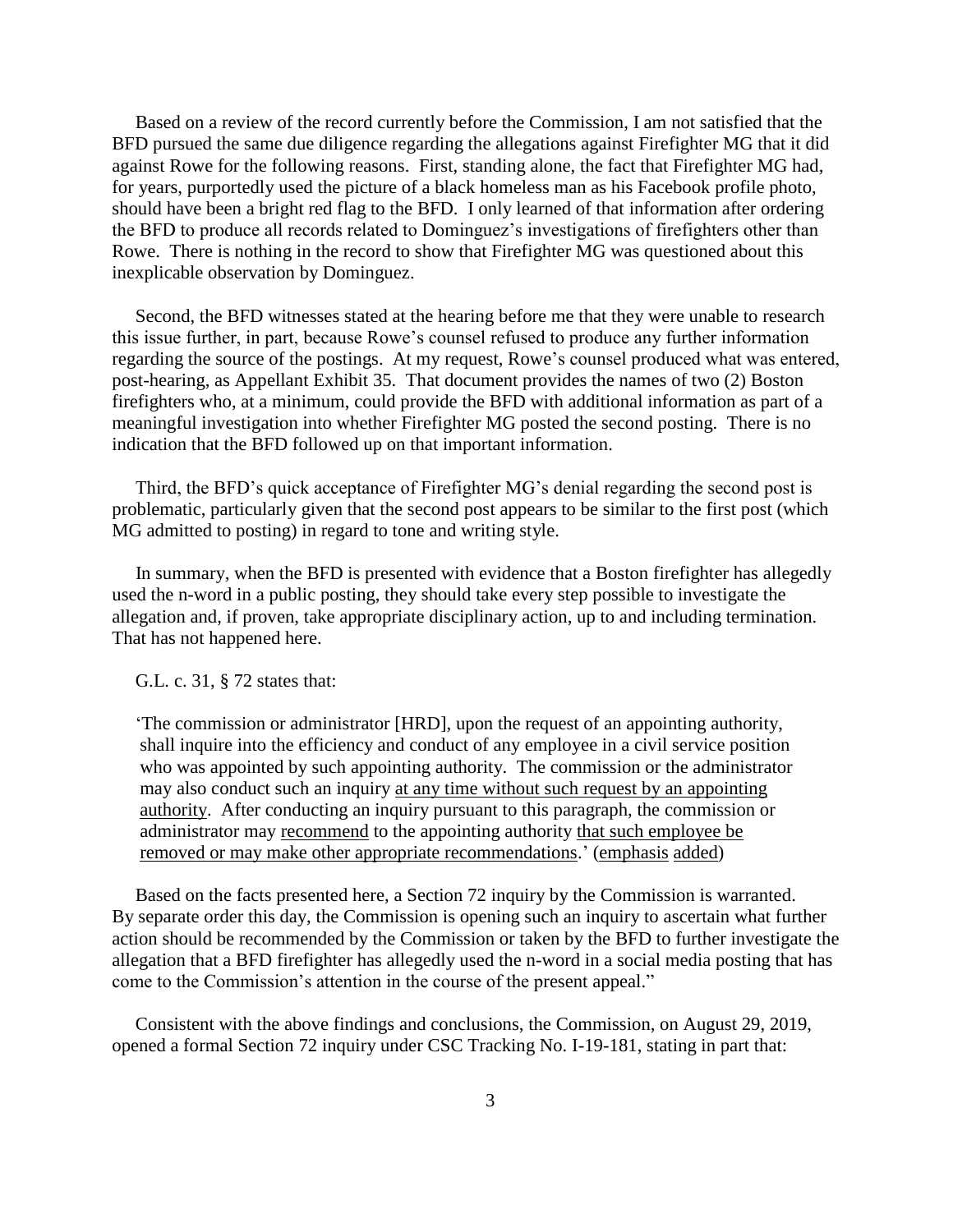"The BFD has thirty (30) days to file a written response to this inquiry which should include recommended steps for conducting a further investigation of the above-referenced allegation."

 On September 30, 2019, the BFD provided the Commission with a one-page reply stating in part that:

" … the BFD has undertaken a further investigation of MG's alleged use of the 'n-word'. BFD has asked investigator Ed Dominguez to further investigate MG's social media activity, along with that of [the two firefighters who provided the alleged post to Appellant Rowe via text message]. Upon receipt of Dominguez's investigative report, BFD will interview all three members, after which it will make its factual conclusions, if any, and determine the appropriate action, if any, with regard to each."

 Based on the BFD's reply, it appears that clarification is warranted regarding the Commission's August 29<sup>th</sup> order.

 Based on the plain language of Section 72, the Legislature clearly intended that the Commission, after conducting an inquiry regarding the alleged misconduct of a civil service employee, may recommend that appropriate disciplinary action be taken against that employee by the Appointing Authority, if warranted.

 Here, prior to making said recommendation, the Commission ordered the BFD to provide the Commission with recommended steps for conducting a further investigation of the abovereferenced allegations. While the BFD's response to the Commission appropriately provides information regarding the steps the BFD will take to undertake this investigation, the BFD erroneously assumes that the Commission has now divested itself of jurisdiction of this matter. That is not the case. Rather, the Commission, after receiving all information related to the BFD's further investigation, will make appropriate recommendations to the BFD, including recommendations regarding possible disciplinary action.

Further, to the extent that clarification is required, the Commission's August  $29<sup>th</sup>$  order did not state, imply or suggest that the BFD investigate the two firefighters who forwarded the abovereferenced posting to Firefighter Rowe and any action by the BFD to do so would be inconsistent with the Commission's August  $29<sup>th</sup>$  order.

For all of the above reasons, the Commission hereby issues the following additional orders:

- I. The BFD shall complete its further investigation of the alleged misconduct referenced in the Commission's August  $29<sup>th</sup>$  order within sixty (60) days.
- II. Within ten (10) days of completing its further investigation, the BFD shall provide the Commission with all information regarding that further investigation, including, but not limited to, any findings and recommendations.